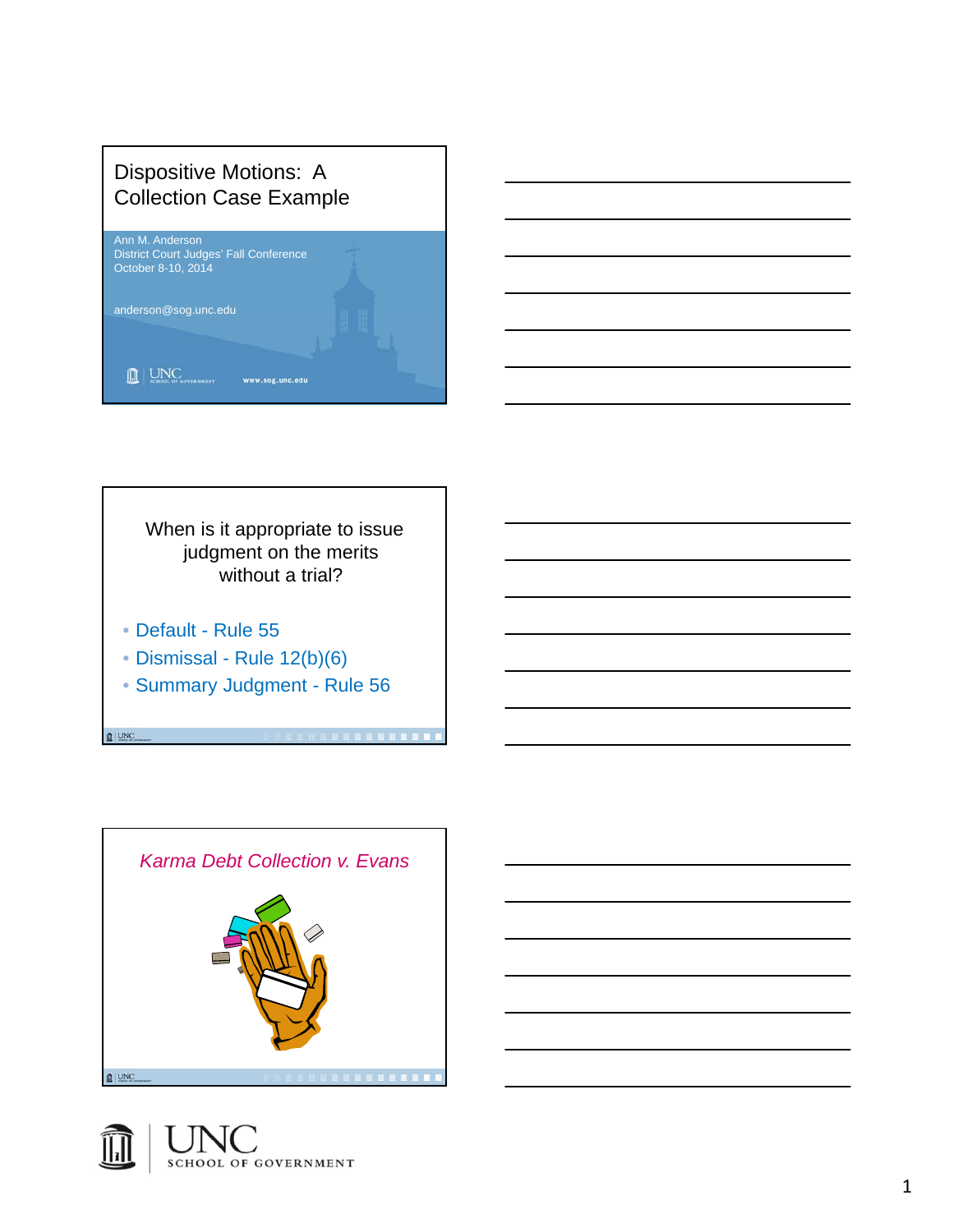





| <u> 1989 - Johann Barbara, martxa alemaniar argamento estas esperanto-se estas estas estas estas estas estas es</u> |  |  |
|---------------------------------------------------------------------------------------------------------------------|--|--|
|                                                                                                                     |  |  |
|                                                                                                                     |  |  |
|                                                                                                                     |  |  |

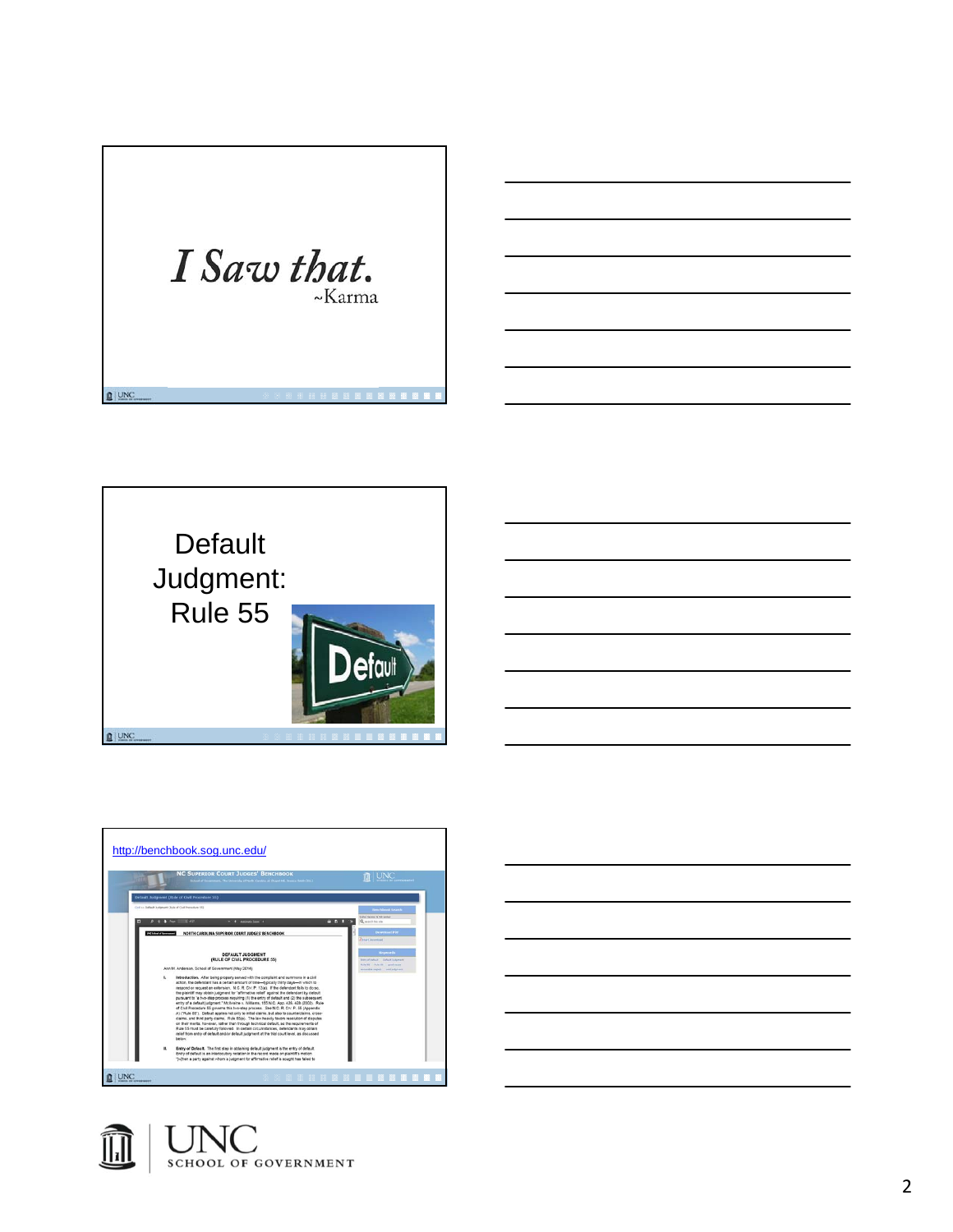## Consumer Protections in Collection Cases

- 1. Servicemembers Civil Relief Act 50 USC App. 501 *et seq.*
- 2. Pleading/attachment requirements GS 58-70-145; 58-70-150
- 3. Default prerequisites for "debt buyers" GS 58-70-155 (summary judgment, too!)
- 4. Attorney fee prerequisites for debt buyers- GS 6-21.2

## SM Civil Relief Act

50 USC App. 501 *et seq.*

**Q** UNC

**Q** UNC

**Q** UNC



Before any default may be taken, SCRA requires plaintiff to sign and file an affidavit with the court stating that the defendant is not in military service. (Should attach DOD printout showing no military status.)

## Consumer Protections in Collection Cases

- 1. Servicemembers Civil Relief Act 50 USC App. 501 *et seq.*
- 2. Pleading/attachment requirements GS 58-70-145; 58-70-150
- 3. Default prerequisites for "debt buyers" GS 58-70-155 (summary judgment, too!)

. . . . . . . . . . . . . . . . . .

4. Attorney fee prerequisites for debt buyers- GS 6-21.2

**SCHOOL OF GOVERNMENT**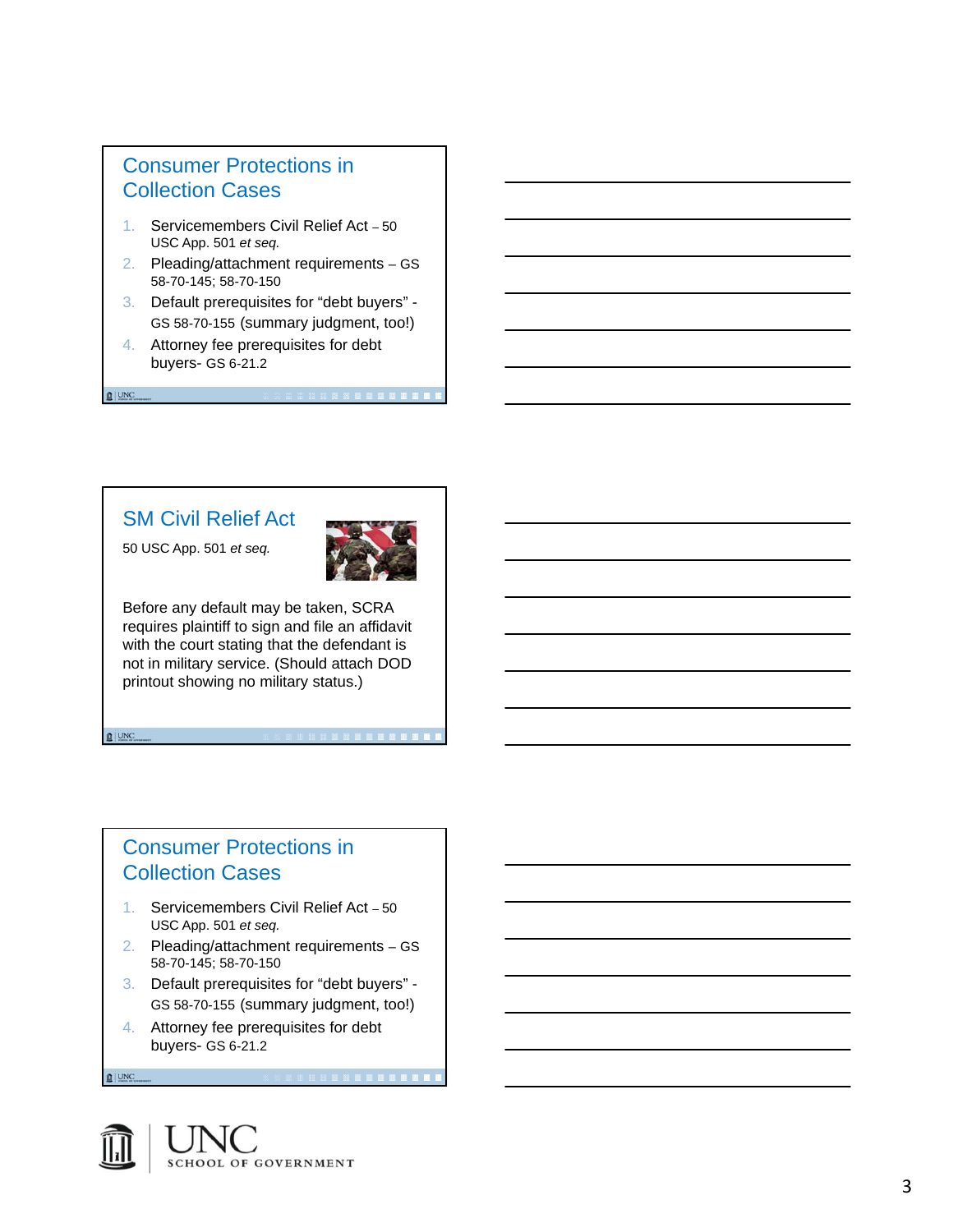#### Pleading/Attachment Requirements

GS 58-70-145:

• Must allege that plaintiff is licensed as collection agent and contain name and number of license and issuer



• Must attach (1) contract for original debt and docs generated when card used; and (2) docs establishing plaintiff now owns the debt (showing unbroken chain).

**Q** UNC

**Q** UNC

## Consumer Protections in Collection Cases

- 1. Servicemembers Civil Relief Act 50 USC App. 501 *et seq.*
- 2. Pleading/attachment requirements GS 58-70-145; 58-70-150
- 3. Default prerequisites for "debt buyers" GS 58-70-155 (summary judgment, too!)
- 4. Attorney fee prerequisites for debt buyers- GS 6-21.2



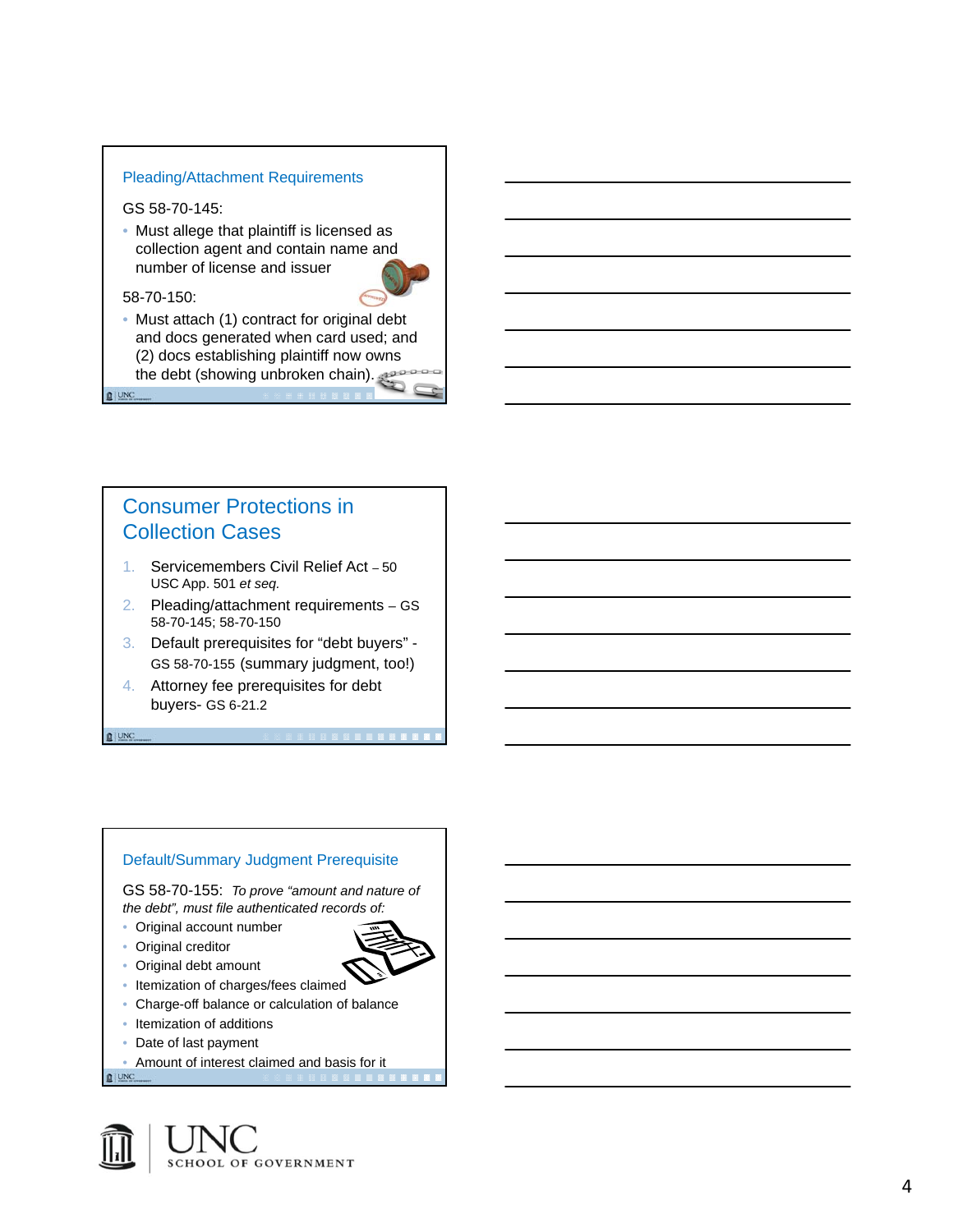## Consumer Protections in Collection Cases

- 1. Servicemembers Civil Relief Act 50 USC App. 501 *et seq.*
- 2. Pleading/attachment requirements GS 58-70-145; 58-70-150
- 3. Default prerequisites for "debt buyers" GS 58-70-155 (summary judgment, too!)
- 4. Attorney fee prerequisites for debt buyers- GS 6-21.2

**Q** UNC





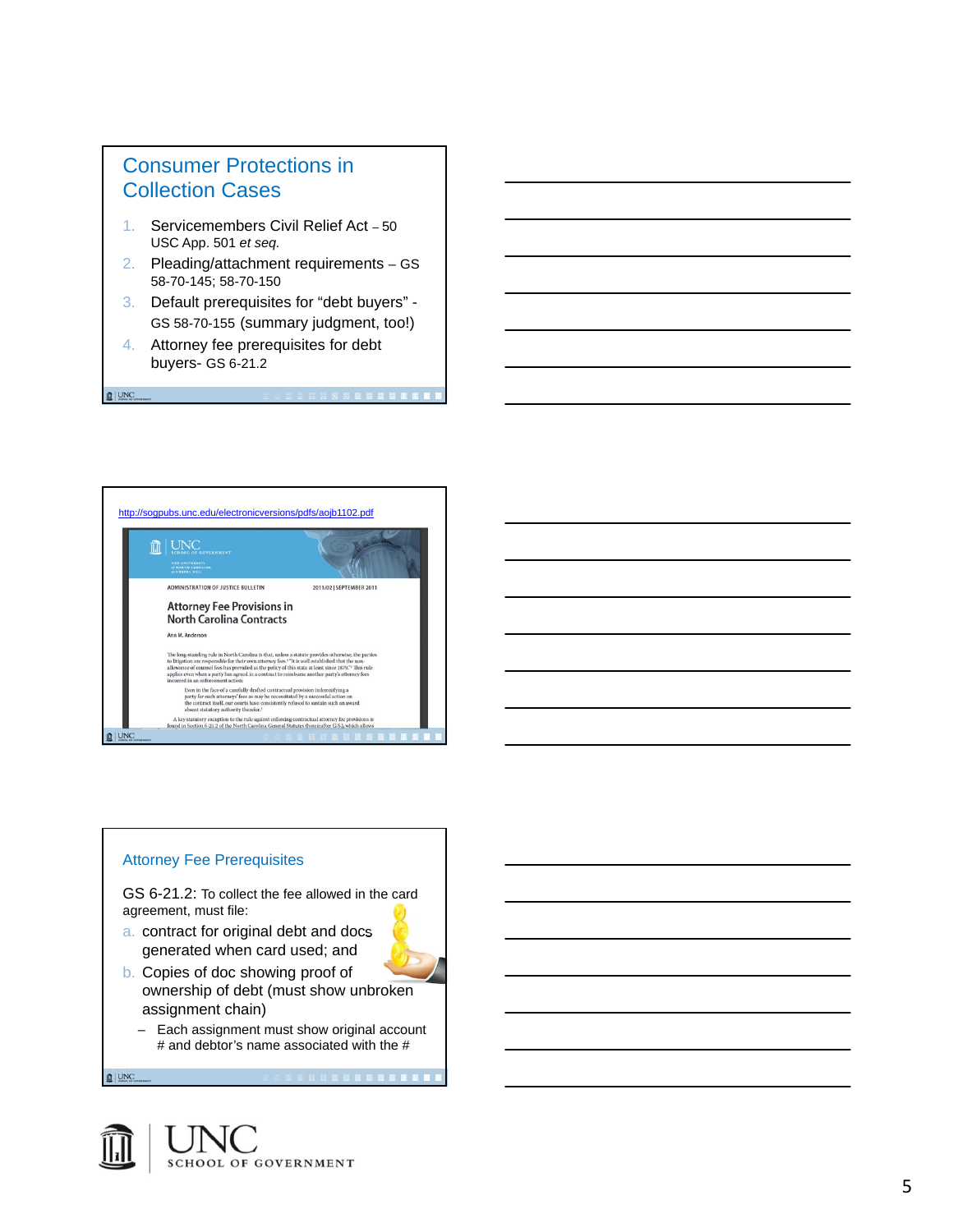









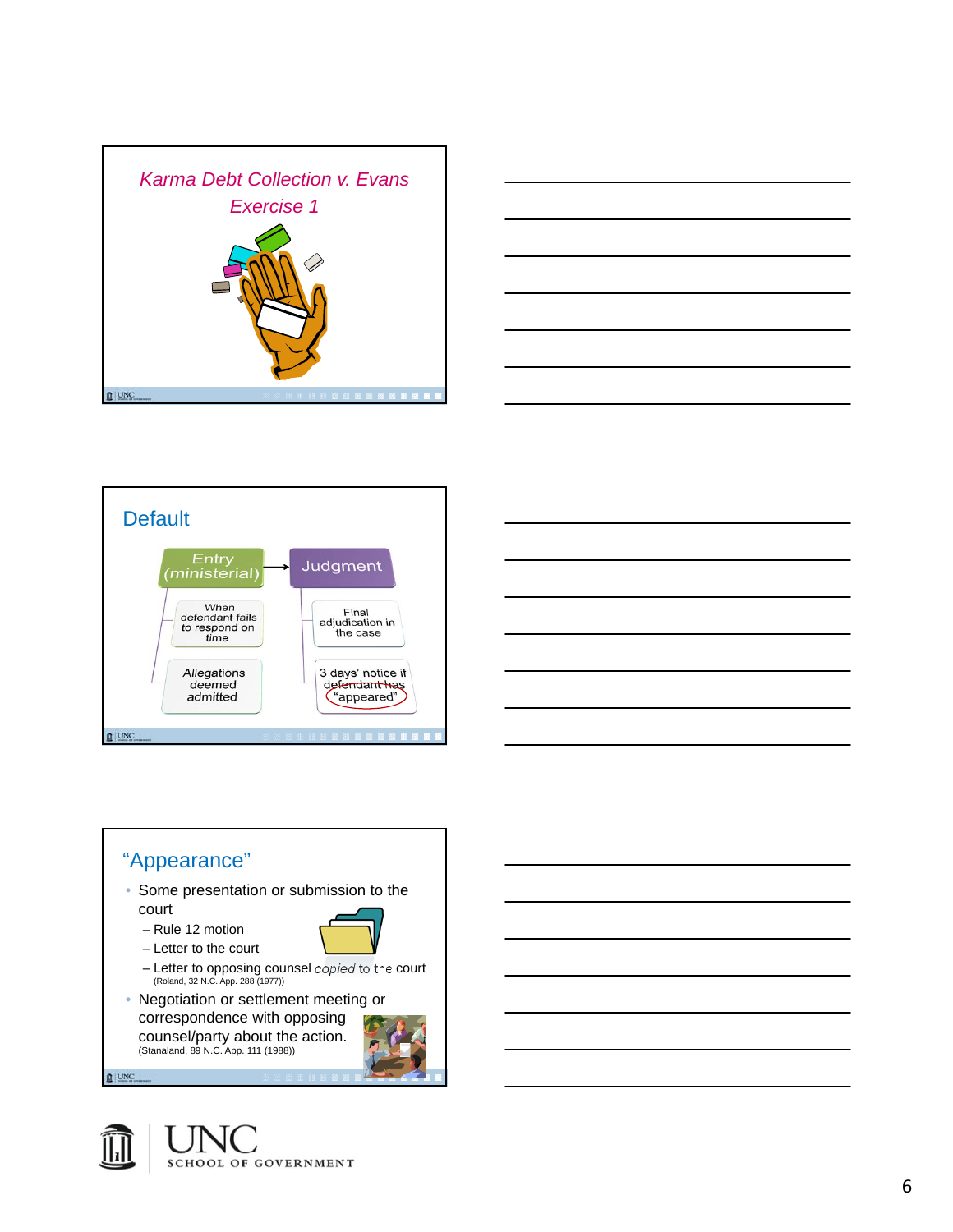



#### Setting Aside Default *Judgment* 3 most common bases: **60(b)(1) 60(b)(4) 60(b)(6) "Any other reason…" "Excusable neglect" Void judgment** • **Excusable (Lack of notice, court lacked authority, no proof of personal jurisdiction)** • **Extraordinary circumstances neglect** • **Meritorious**  • **Ends of justice require it defense (Motion must be made within 1 year.)** • **Meritorious defense Q** UNC



*"What, under all the surrounding circumstances, may be reasonably expected of a party in paying proper attention to the case."*

**NO DE LA PERSONA DE LA CALIFACIA DE LA CALIFACIA DE LA CALIFACIA DE LA CALIFACIA DE LA CALIFACIA DE LA CALIFACIA** 

**SCHOOL OF GOVERNMENT** 

**Q** UNC

"Excusable neglect"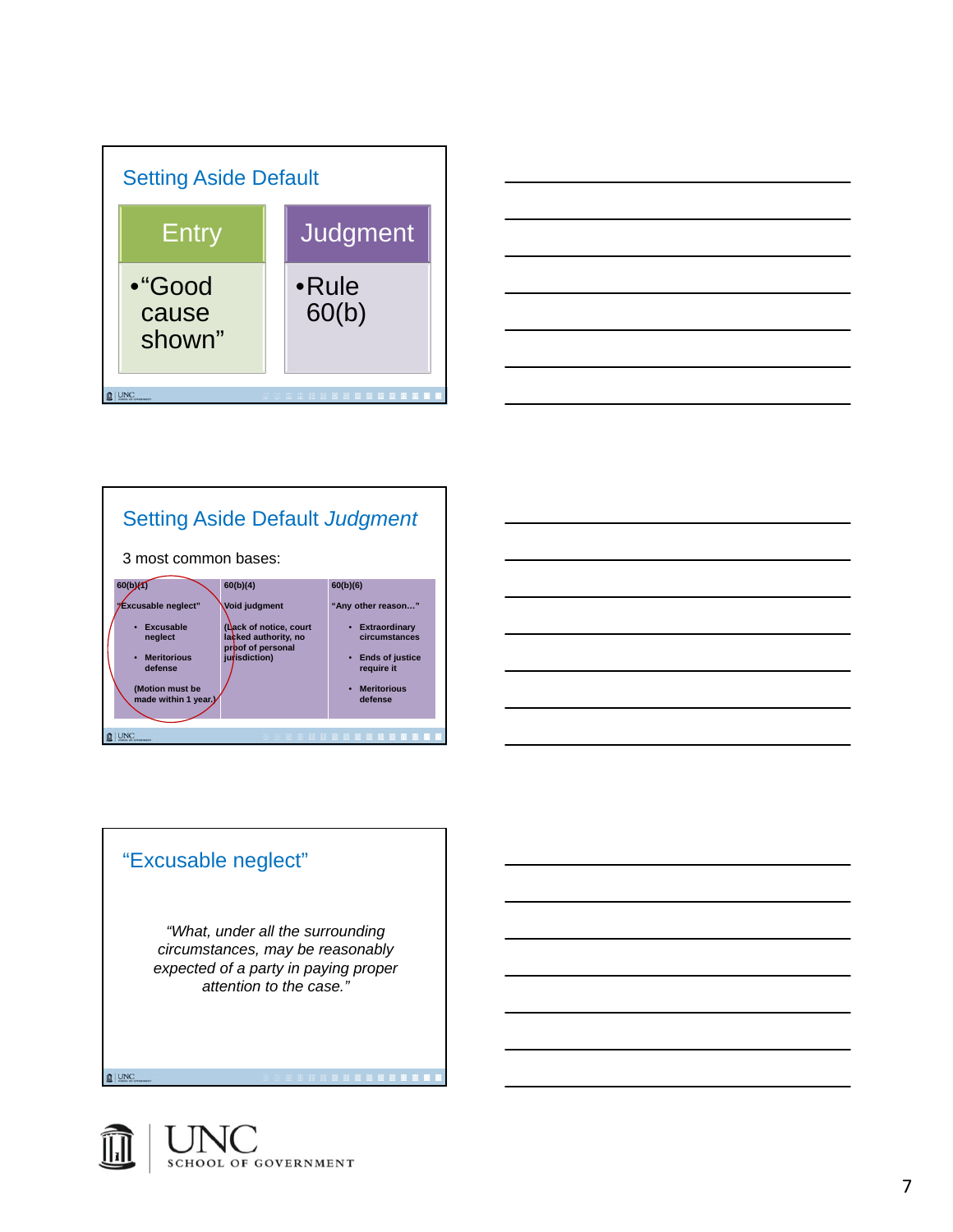





#### "Good cause shown"

- Abuse of discretion standard
- Much looser than "excusable neglect" and does *not* look at merits of the case
- General guidance:

*"(1) was defendant diligent in pursuit of th[e] matter; (2) did plaintiff suffer any harm by virtue of the delay; and (3) would defendant suffer a grave injustice by being unable to defend the action?"* 

**BRITISH SHIPS SHIPS** 

**Q** UNC

**Q** UNC

**SCHOOL OF GOVERNMENT**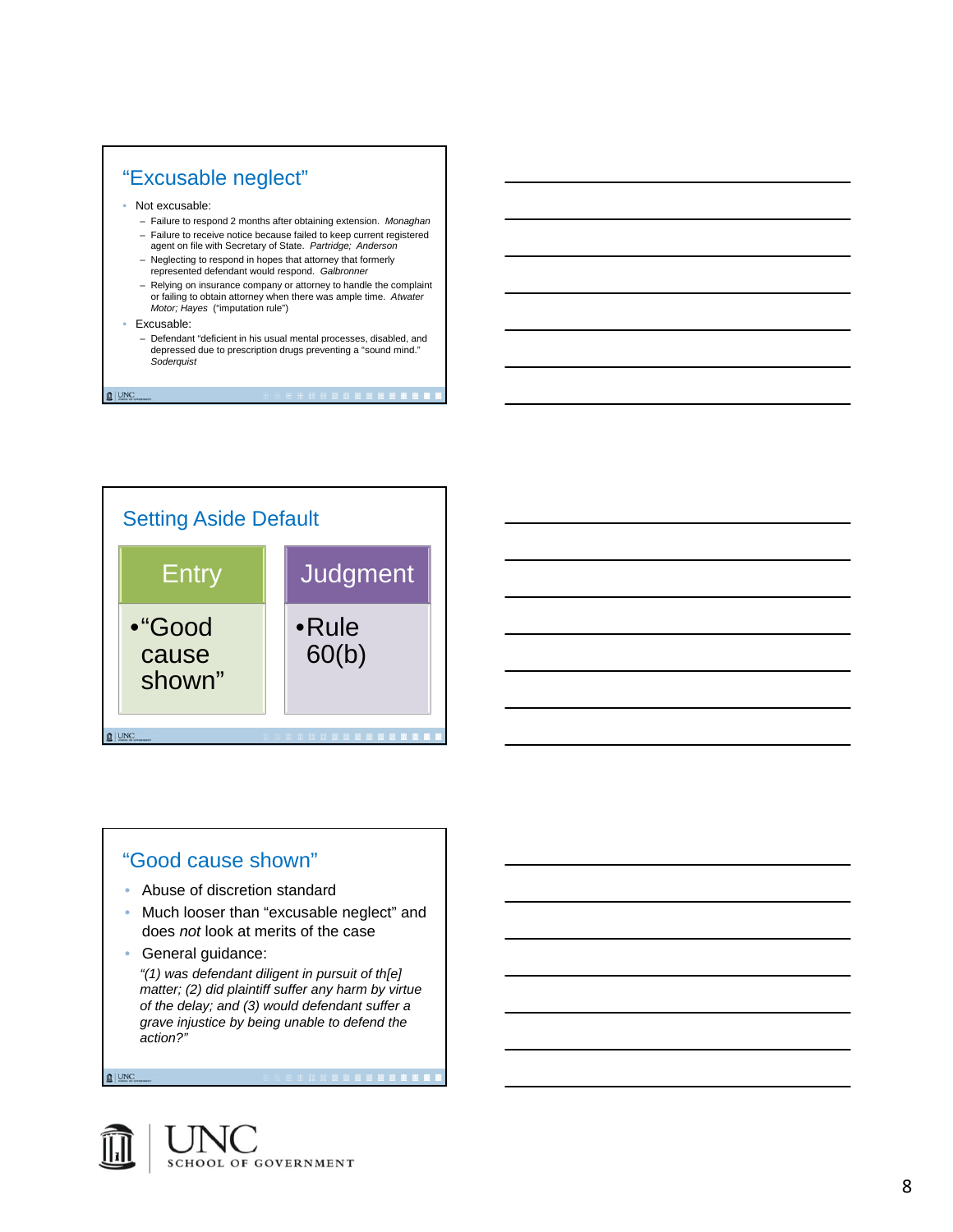







9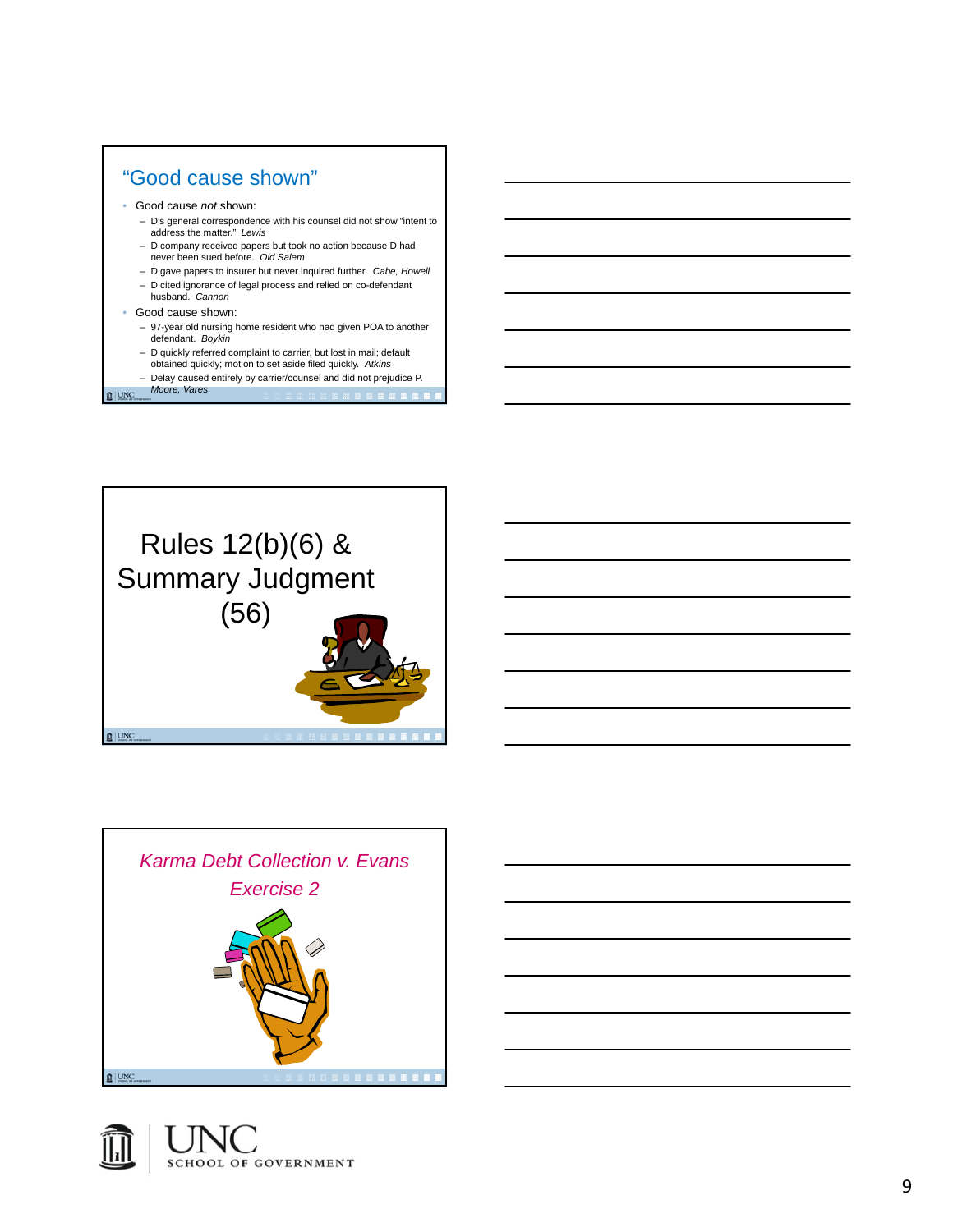









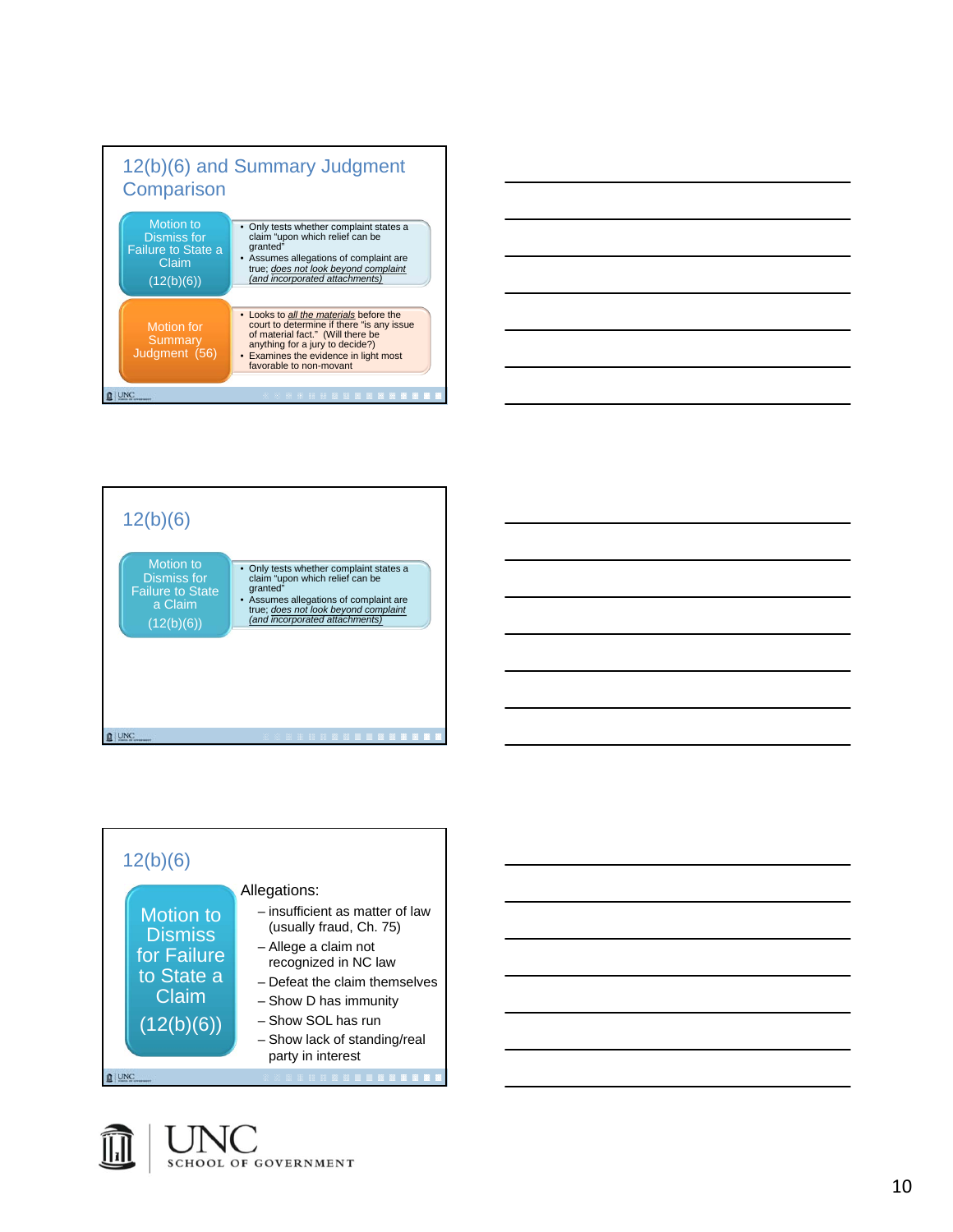











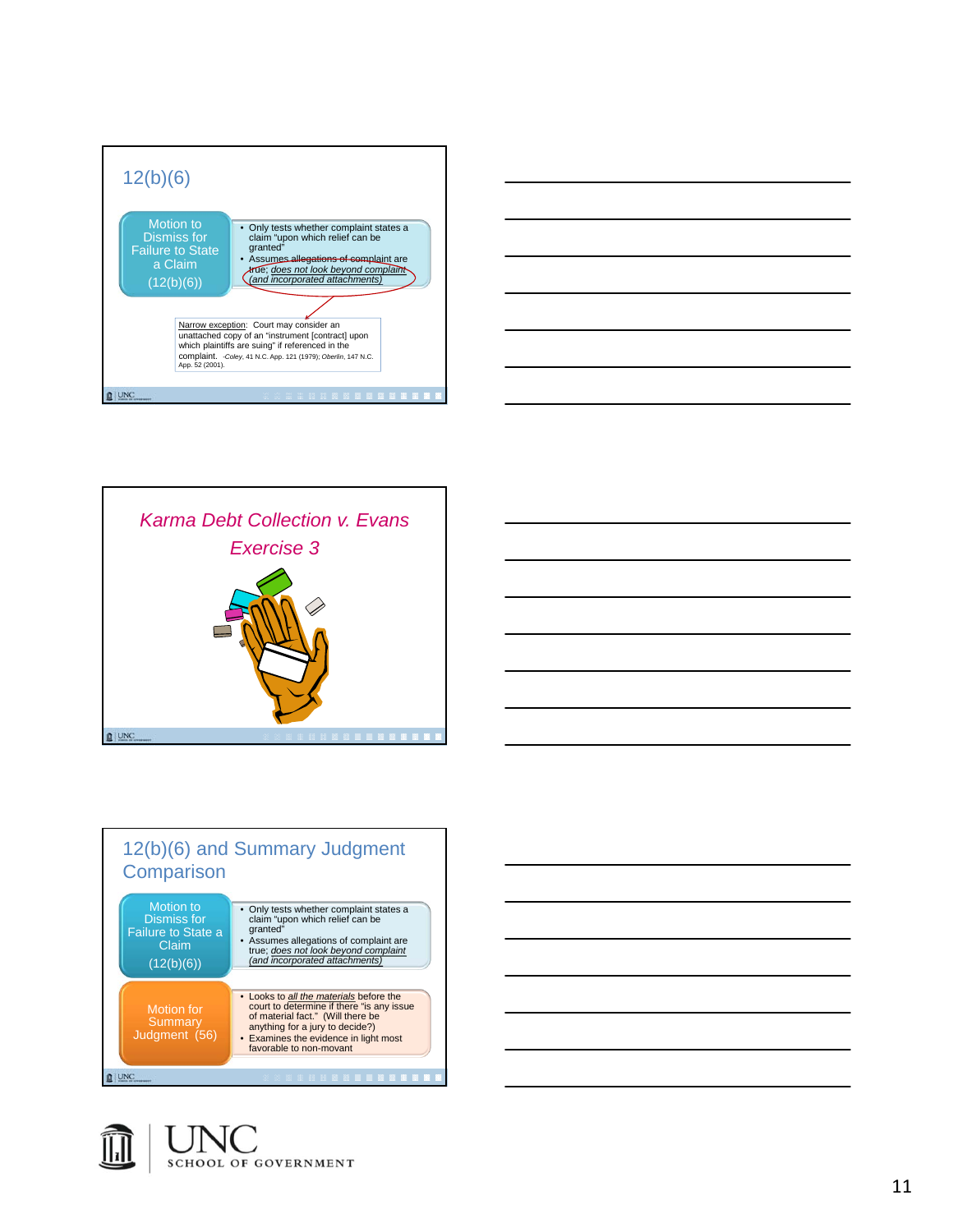#### Summary Judgment

"[A]dverse party may not rest upon the mere allegations or denials of his pleading, but…"must set forth specific facts showing that there is a genuine issue for trial."

56(e)

**Q** UNC

**Q** UNC





Adverse party allowed to serve opposing affidavits *no later than 2 days before hearing*. Rule 56(c).

## Summary Judgment

If party's affidavit shows he cannot "present by affidavit facts essential to justify his opposition", the court may:

- *order a continuance* to permit affidavits, depositions or discovery; or
- Make "any other order as is just." -Rule 56(f)**Q**UNC